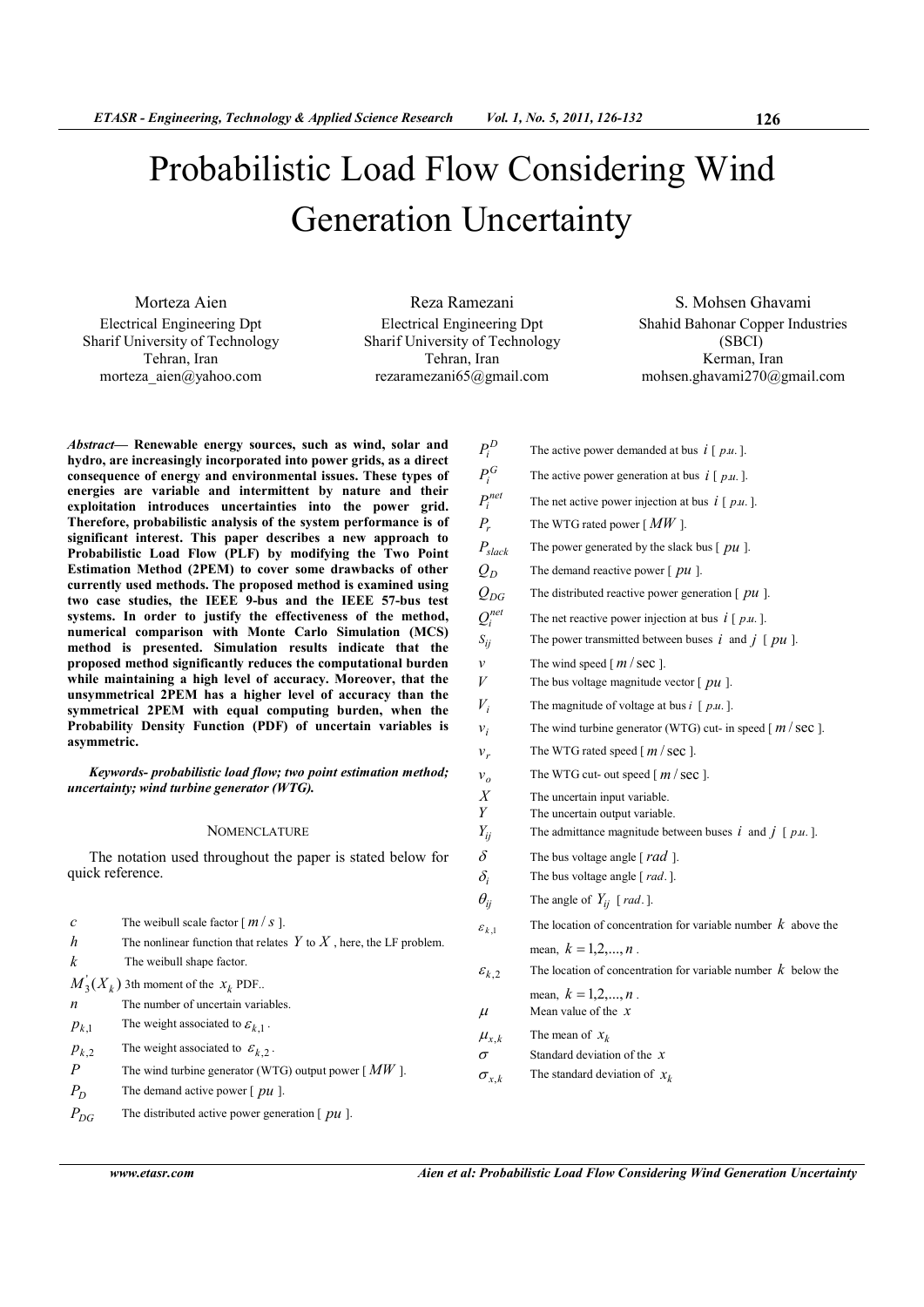## I. INTRODUCTION

## *A. Motivation*

Computation of power flow in the electric power system is one of the major requirements that power system designers face. Deterministic load flow requires specific values for loads, unit's generation and network conditions. As the power industry is being restructured and new technologies develop more and more uncertainties are introduced. These uncertainties mainly stem from bus loads and changes in the network's configuration and power supplies. Recently, attention is particularly focused in the increasing penetration of renewable energy sources in power systems. The introduced uncertainties inevitably result to errors in the deterministic Load Flow (LF) solutions. In order to cope with the increased uncertainties imposed to power systems, probabilistic tools are employed to predict the state of the system at any time instant. In system planning, it is desired to assess bus voltages and line flows for a range of load and generation conditions. Executing the LF for every possible or probable combination of bus loads and generating unit's conditions is completely impractical because of the extremely large computational burden required. Performing PLF study gives system planning engineers a better feel of system conditions and can provide increased assurance regarding investment planning [1].

## *B. Literature Review and Paper Contribution*

Several methods of analysis for engineering systems under uncertainty have been employed. To account for power system uncertainties, probabilistic techniques have been used since the early seventies [1], when the uncertainty in system demand was first considered. The Monte Carlo Simulation (MCS) technique has been employed to solve the PLF problem by repeated simulations and provided considerably accurate results with the drawback of very large computation time [2]. An approach based on the application of the Combined Cumulant and Gram-Charlier expansion theory in the PLF problem has been followed in [3, 4]. The method has also been used in AC-PLF to compute the load flow of power system containing wind farms [5] and to obtain the PDF of transmission line flows [3]. Fast Fourier Transforms (FFT) and a discrete frequency domain convolution technique have been applied to reduce the computation time in [6]. A fuzzy concept to consider the wind generation uncertainties in the PLF problem has been employed in [7]. A two point estimation method (2PEM) has been applied to cope with uncertainties in engineering systems in [8, 9] and a point estimation method (PEM) has been used for PLF evaluation, taking into account the uncertainties of bus injections and line parameters in [10].

 In this paper, a new method for PLF study is proposed, by adapting the 2PEM to the PLF problem, taking into account the uncertainties of load, wind power generation and a simple branch outage. Different scenarios are defined and the obtained results are discussed for each case study. In order to justify the effectiveness of the method, the obtained results are compared with those of MCS in terms of accuracy and computational burden.

#### *C. Paper Organization*

Section II formulates the LF and the PLF problem. Section III introduces different PLF methods. Section IV describes the adaptation of the PLF methods to power systems. Section V reports results concerning two detailed case studies. Section VI presents a comparison of the results. Section VII closes the paper, providing concluding remarks. The Appendix clarifies technical details about the wind turbines used.

## II. LOAD FLOW (LF) PROBLEM

LF computation is one of the most essential tasks in electric power systems. To handle this task successfully, the set of system state variables which contains the bus voltage magnitude and angles have to be known. Having this set of variables, every output variable can be calculated. The below section formulates the LF problem.

## *A. Load Flow Formulation*

The LF problem is solved to obtain the power system state variables. The LF problem has been formulated in several technical references and will not be discussed at length here. However, it should be recalled that it can be formulated as follows:

$$
P_i^{net} = \sum_G P_i^G - \sum_D P_i^D \tag{1}
$$

$$
Q_i^{net} = \sum_G Q_i^G - \sum_D Q_i^D
$$
 (2)

$$
P_i^{net} = V_i \sum_{j=1}^{N_b} Y_{ij} V_j \cos(\delta_i - \delta_j - \theta_{ij})
$$
\n(3)

$$
Q_i^{net} = V_i \sum_{j=1}^{N_b} Y_{ij} V_j \sin(\delta_i - \delta_j - \theta_{ij})
$$
\n(4)

## *B. PLF Formulation*

Power system has an uncertain nature. This causes power system analysis tools to be inaccurate when deterministic data are used, since the state of the system is changing instantaneously. This is why probabilistic data are used. The PLF problem is formulated as:

$$
Y = h(X) \tag{5}
$$

The input vector  $X$  can be written as:

$$
X = [P_D, Q_D, P_{DG}, Q_{DG}, \dots]
$$
  
And the output vector Y can be written as: (6)

$$
Y = [\delta, V, S_{ij}, P_{slack}, \dots] \tag{7}
$$

#### III. PLF METHODS

Several methods for PLF study have been developed. Theses methods fall in two basic groups: simulation methods like MCS and analytical methods like 2PEM.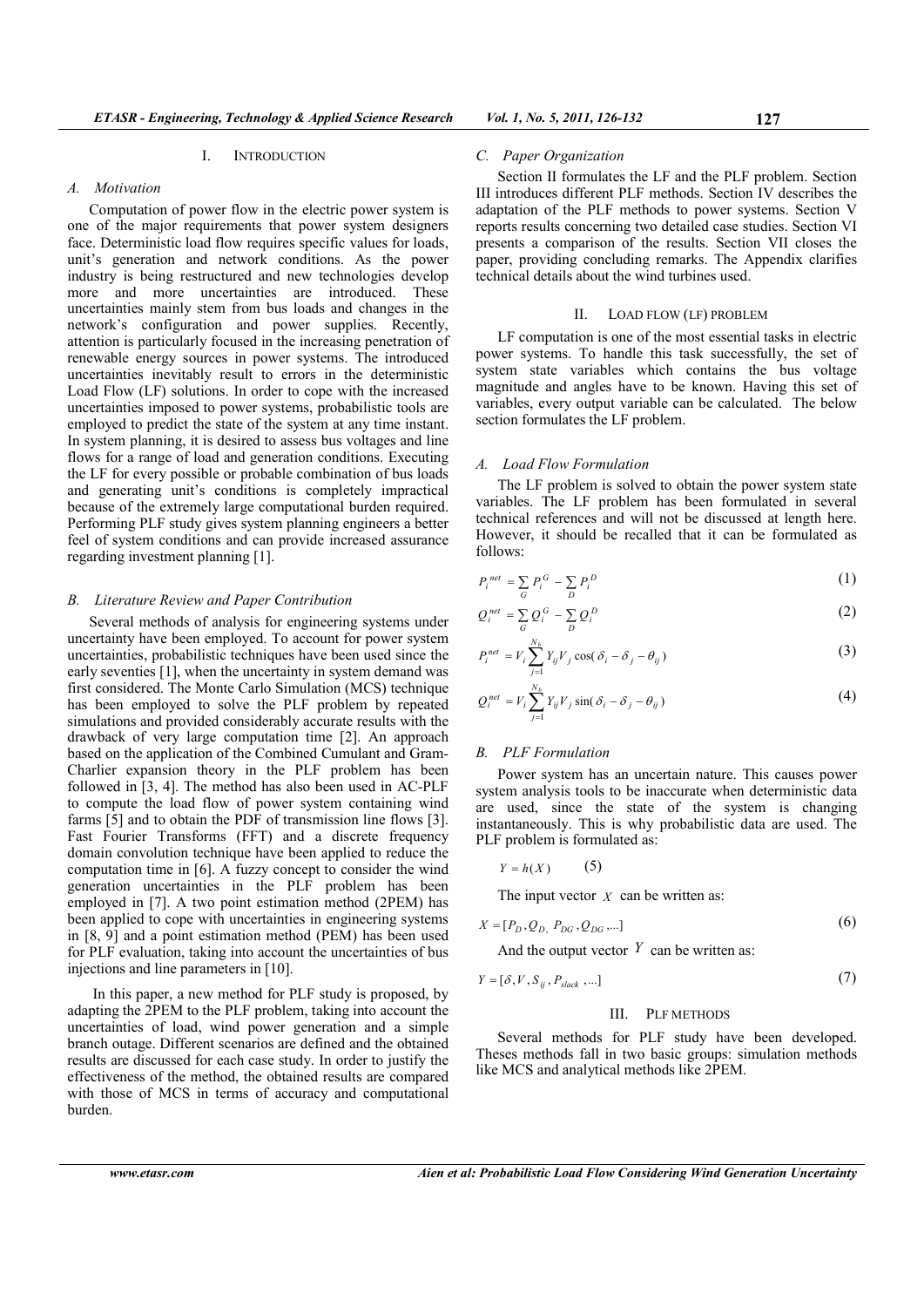## *A. Monte Carlo Simulation Method*

MCS is a technique that involves using random numbers and probabilities to solve a probabilistic problem. It is a method for iteratively evaluating a deterministic model using sets of random numbers as inputs. This method is often used when the model is complex, nonlinear, or involves more than just a couple of uncertain parameters [11]. A simulation can typically involve over 10000 evaluations of the model, a task which in the past was only practical using super computers. Although the MCS method is able to provide accurate results, the computation is significantly time-consuming; therefore, it is not suitable for real time applications.

#### *B. Two Point Estimate Method*

In order to account for uncertainties in the PLF, a 2PEM [8], which is basically a variation of the original point estimate method (PEM) described in [9, 10], is used to decompose (5) into several sub-problems by taking only two deterministic values of each uncertain variable placed on both sides of the corresponding mean value. The deterministic LF is then ran twice for each uncertain variable, once for the value below the mean, and once for the value above the mean, with other variables kept at their means. These two points may be symmetric about the mean or not. Both possible point locations are investigated in this paper and simulation results are compared. In PLF studies it is desired to find the distribution function of output variables. Therefore, it is necessary to calculate the expected value and the standard deviation of the output variables using proper methods, such as 2PEM. The procedure of this method with symmetrical location of two sampling points is as follows [12]:

**Step 1**: determine the number of uncertain variables.

**Step 2:** set 
$$
E(Y) = 0
$$
 and  $E(Y^2) = 0$ .  
\n**Step 3:** set  $k = 1$ .  
\n**Step 4:** determine  $\varepsilon_{k,1}, \varepsilon_{k,2}, p_{k,1}$  and  $p_{k,2}$ .  
\n $\varepsilon_{k,1} = \sqrt{n}$  (8)  
\n $\varepsilon_{k,2} = -\sqrt{n}$  (9)

$$
p_{k,1} = p_{k,2} = \frac{1}{4} \tag{10}
$$

$$
r_{\kappa,1} = r_{\kappa,2}
$$

**Step 5**: determine the two concentrations  $\chi_{k,1}$  and  $\chi_{k,2}$ .

$$
\chi_{k,1} = \mu_{x,k} + \varepsilon_{k,1} \sigma_{x,k} \tag{11}
$$
\n
$$
\chi_{k,2} = \mu_{x,k} + \varepsilon_{k,2} \sigma_{x,k} \tag{12}
$$

**Step 6**: run the deterministic LF for both concentrations  $x_{k,i}$ 

 $using X = [\mu_{x,1}, \mu_{x,2}, ..., \chi_{k,i}, ..., \mu_{x,n}], i = 1,2$ .

**Step 7**: calculate 
$$
E(Y)
$$
 and  $E(Y^2)$ 

$$
E(Y) \cong \sum_{k=1}^{n} \sum_{i=1}^{2} (P_{k,i} h([\mu_{x,1}, \mu_{x,2}, ..., \chi_{k,i}, ..., \mu_{x,n}]))
$$
(13)

$$
701. 1, No. 5, 2011, 126-132
$$

$$
E(Y^2) \cong \sum_{k=1}^n \sum_{i=1}^2 (P_{k,i} h([\mu_{x,1}, \mu_{x,2}, ..., \chi_{k,i}, ..., \mu_{x,n}])^2)
$$
 (14)

**Step 8**: calculate the mean and the standard deviation of the output variable.

$$
\mu_Y = E(Y) \tag{15}
$$

$$
\sigma_Y = \sqrt{E(Y^2) - E^2(Y)}\tag{16}
$$

It is obvious that the heart of the suggested method lies in how to produce appropriate samples having enough information about the PDF of input variables. In the case of unsymmetrical probability distributions for the input variables, the equations for the location of each point are [12]:

$$
\varepsilon_{k,1} = \frac{\lambda_{k,3}}{2} + \sqrt{n + \left(\frac{\lambda_{k,3}}{2}\right)^2}, \qquad k = 1, 2, ..., n \tag{17}
$$

$$
\varepsilon_{k,2} = \frac{\lambda_{k,3}}{2} - \sqrt{n + (\frac{\lambda_{k,3}}{2})^2}, \qquad k = 1, 2, ..., n
$$
 (18)

$$
p_{k,1} = -\frac{\varepsilon_{k,2}}{n\varsigma_k} \tag{19}
$$

$$
p_{k,2} = \frac{\varepsilon_{k,1}}{n \varsigma_k} \tag{20}
$$

$$
\varsigma_{k} = 2\sqrt{n + (\lambda_{k,3}/2)^{2}} , \qquad k = 1, 2, ..., n
$$
 (21)

$$
\sum_{k=1}^{n} (p_{k,1} + p_{k,2}) = 1
$$
 (22)

$$
p_{k,1} + p_{k,2} = \frac{1}{n} \tag{23}
$$

$$
\lambda_{k,3} = \frac{M_3(x_k)}{\sigma_{x,k}^3} \tag{24}
$$

It is notable that for symmetric probability distributions, in which skewness and as a result  $\lambda_{k,3}$  equals to zero, (17)-(20) convert to (8)-(10). Finally, the first three moments can then be approximated by:

$$
E(Y) \cong \sum_{k=1}^{n} \sum_{i=1}^{2} (P_{k,i} h([\mu_{x,1}, \mu_{x,2}, ..., \chi_{k,i}, ..., \mu_{x,n}]))
$$
(25)

$$
E(Y^2) \cong \sum_{k=1}^n \sum_{i=1}^2 (P_{k,i} h([\mu_{x,1}, \mu_{x,2}, ..., \chi_{k,i}, ..., \mu_{x,n}])^2)
$$
 (26)

$$
E(Y^3) \cong \sum_{k=1}^n \sum_{i=1}^2 (P_{k,i} h([\mu_{x,1}, \mu_{x,2}, ..., \chi_{k,i}, ..., \mu_{x,n}])^3)
$$
 (27)

# IV. ADAPTATION OF THE PLF METHODS TO THE POWER **SYSTEM**

For probabilistic modeling, the uncertain variables must be specified first. The next step is uncertainty modeling and the final step is evaluating the output variable statistics. The uncertain parameters related to the power system include generation, load, and network topology. This paper mostly focuses on the load, wind power generation and simple network configuration uncertainties. The load in each bus is modeled with a normal PDF with  $\mu$  equal to the base load and  $\sigma$  equal to  $\pm 5\%$  of the base load. The normal PDF can be stated as (28).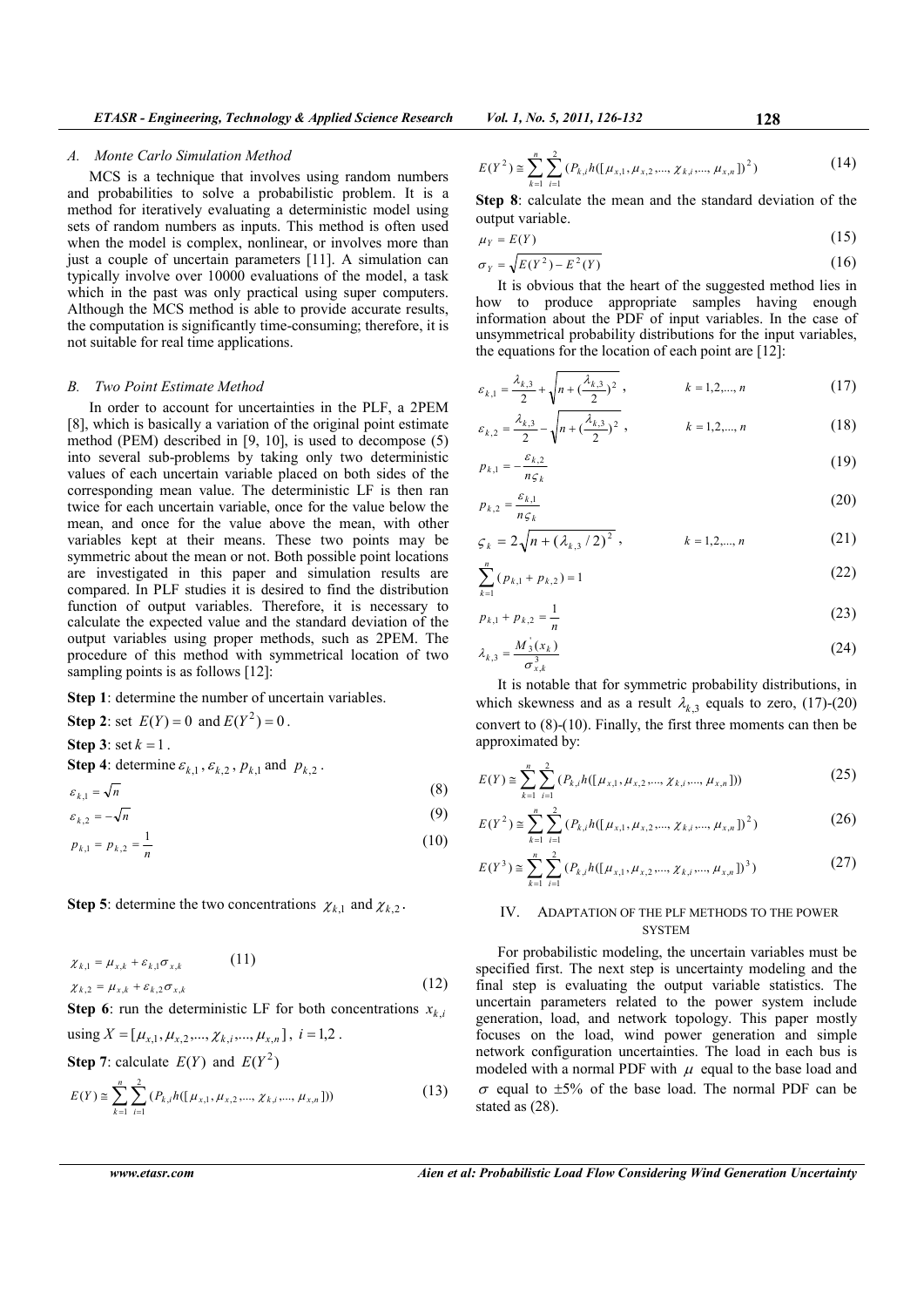$$
f(x) = \frac{1}{\sqrt{2\pi}\sigma} e^{-\frac{1}{2}\left(\frac{x-\mu}{\sigma}\right)^2}
$$
 (28)

The wind speed is modeled with weibull PDF given by:

$$
f(v) = \frac{k}{c} \left(\frac{v}{c}\right)^{k-1} e^{\left[-\left(\frac{v}{c}\right)^k\right]}
$$
 (29)

It is assumed that in each region, the PDF of wind speed is known, therefore, the transformation of wind speed to wind turbine output power is given by:

$$
\begin{cases}\nP = 0, & v \le v_i \text{ or } v > v_o \\
P = P_r \frac{v - v_i}{v_r - v_i}, & v_i < v < v_o \\
P = P_r, & v_i < v < v_o\n\end{cases}
$$
\n(30)

The system loads are modeled as PQ buses with specified real and reactive load demand and the wind farm output power is modeled as negative load. For simple modeling of the network topology, some transmission lines have been assumed to have a specific Forced Outage Rate (FOR). The overall procedure of PLF evaluation is as follows: in each iteration, the quantity of uncertain input parameters is obtained, the LF problem is executed and the output variables are stored. Finally, the statistics of the uncertain output variables are calculated using (13)-(16) or other appropriate equations such as (31)-(32) depending on the method used.

#### V. CASE STUDIES

To justify the effectiveness of the proposed method, two case studies are employed, a 9-bus, and a 57-bus standard system, and the obtained results are compared with those obtained by MCS. The proposed method was implemented on a Dell Inspiron 1420 system with a 2-GHz processor and 2-GB of RAM using MATLAB optimization toolbox.

## *A. Case Study 1*

This case study is the IEEE 9-bus system with base power, base voltage, and total active and reactive demand equal to 100MVA, 345kV, 315MW and 115MVAr, respectively. The single line diagram of this network is illustrated in Figure 1. In this case, bus 7 is assumed to have a wind farm whose detailed information is attached in the Appendix.

In this case, the point of interest is to investigate on the total active losses [MW],  $P_{6\rightarrow 7}$  (power from bus6 to bus 7 [MW]) and  $P_{7\rightarrow 8}$  (power from bus 7 to bus 8 [MW]). In the PLF study, it is desired to assess the contribution of each uncertainty on the output variables uncertainty. To do this, four scenarios are defined:

**Scenario 1**: the load is assumed fixed and active power generation of the wind farm is considered as an uncertain variable.

**Scenario 2**: In this scenario, besides the wind farm output power uncertainty, the load is also assumed as another uncertain variable.

**Scenario 3**: In addition to uncertainties of scenario 2, in the third scenario the lines between buses 6, 7 and buses 7, 8 are assumed to have FOR=0.05. It must be noted that these lines connect bus 7, in which the wind farm is placed, to the other buses.

**Scenario 4**: In addition to the assumptions of the third scenario, the reactive power consumption of wind farm is also considered with a power factor equal to 0.85lag.

Table I outlines the summary of the assumptions for each scenario. It is noteworthy that there is a base scenario in which none of the uncertainties mentioned above exist. In Table I, Y and N denote Yes or No, respectively.



Fig. 1. Single line diagram of 9-bus test system.

TABLE I. SUMMARY OF DIFFERENT SCENARIOS

| <b>Scenarios</b> | WIND GEN.<br><b>UNCERT.</b> | <b>LOAD</b><br><b>UNCERT.</b> | Lines<br><b>FOR</b> | WIND FARM O<br>CONSUM. |
|------------------|-----------------------------|-------------------------------|---------------------|------------------------|
| Base             |                             |                               |                     |                        |
| No.1             |                             |                               |                     |                        |
| No.2             |                             |                               |                     |                        |
| No.3             |                             |                               |                     |                        |
| No.4             |                             |                               |                     |                        |

In the MSC method, the statistics of output variables can be obtained using  $(31) - (32)$ .

$$
\mu_{MCS} = \frac{1}{N} \sum_{i=1}^{N} x_i
$$
\n(31)

$$
\sigma_{MCS} = \sqrt{\frac{1}{N} \sum_{i=1}^{N} (x_i - \mu_{MCS})^2}
$$
 (32)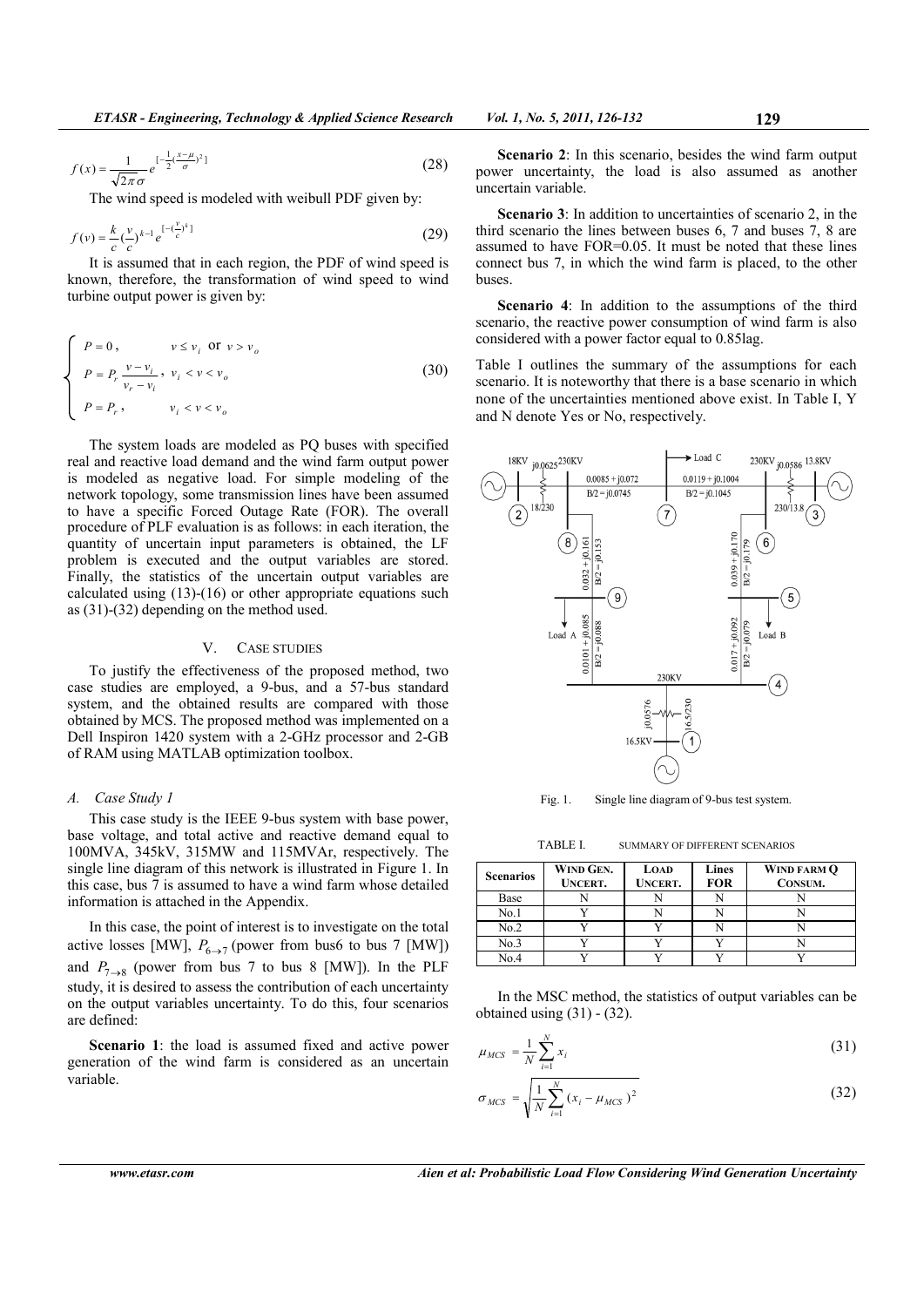where N is the number of MCS samples, which in this study is set to 3000 samples and x is the output variable.

Table II shows the results for different scenarios in this case study. In Table II, the STD denotes the standard deviation of the output variable. The obtained results indicate that as the network uncertainty increases, the STD of output variables increases. The STD represents the degree of uncertainty for each variable. Increasing the input variables uncertainty increases the output variables uncertainty. STD is largest in the last scenario since this scenario has most uncertainty. The contents of Table II indicate that in this case, it is mostly the network configuration that affects the line flows, followed by the wind farm output power and load uncertainty.

Figures 2-6 show results using the theory of normal distribution function. The uncertainty can be better described by using the Cumulative Density Function (CDF) concept. Figures 5 and 6 portray the CDF of some output variables. As uncertainty increases, the slope of the CDF decreases as shown in Figure 5 and 6. Figure 5 shows that the unsymmetrical 2PEM has a higher level of accuracy compared to the symmetrical 2PEM. It is also shown that in scenario 4, which has the most uncertainties, the CDF slope is smaller. The power transmitted from bus 6 to bus 7 in scenarios 3 and 4 may have reverse direction due to network configuration and wind generation uncertainties as shown in Figure 2. As shown in Figure 4, in case of total losses, the probabilities of being greater than 5 MW in all scenarios are 0.7635, 0.72, 0.629, and 0.633, respectively. Table III compares the obtained results for scenario 2.

## *B. Case Study 2*

This case is the IEEE 57-bus standard system with base MVA, base kV, total active and reactive load equal to 100MVA, 345kV, 1250.8MW and 336.4MVAr, respectively. In this case, bus 8 is assumed to have a wind farm that its detailed information is attached in the Appendix. In this case study, scenario 4 which has the most uncertainty is evaluated by different methods and the obtained results are given in Table IV. Figure 7 shows the comparison of the CDF for total active losses obtained by different methods for this case study.

TABLE II. MEAN AND STD OF OUTPUT VARIABLES IN DIFFERENT SCENARIOS BY MCS –CASE1

| <b>Scenarios</b>         | BASE     | <b>NO.1</b> | No.2      | No.3      | <b>NO.4</b> |
|--------------------------|----------|-------------|-----------|-----------|-------------|
| Mean Active losses       | 4.955    | 5.1097      | 5.1473    | 5.4388    | 5.5809      |
| <b>Std Active losses</b> | $\Omega$ | 0.1523      | 0.2501    | 1.3251    | 1.7072      |
| Mean $P_{6-7}$           | 24.11    | 22.098      | 22.092    | 22.017    | 24.804      |
| Std $P_{6-7}$            | $\Omega$ | 1.906       | 3.0916    | 15.186    | 18.161      |
| Mean $P_{7,s}$           | $-75.99$ | $-73.753$   | $-73.725$ | $-72.929$ | $-70.722$   |
| Std $P_{7.8}$            | $\Omega$ | 2.123       | 3.4935    | 14.889    | 17.612      |



Fig. 2. The PDF of active power between buses 6 and 7- Case1 .







Fig. 4. The CDF of total active losses in different scenarios- Case1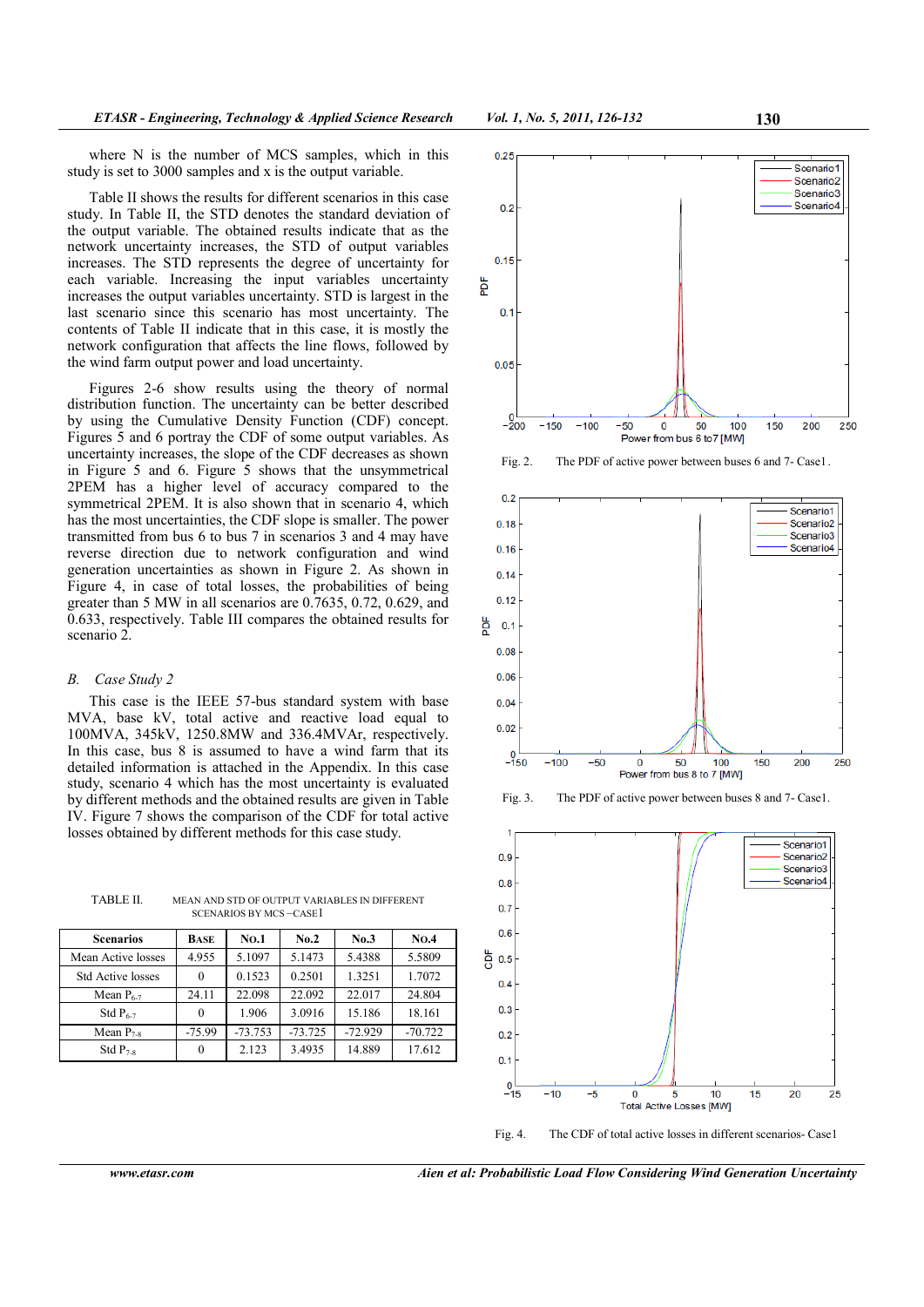

Fig. 5. The CDF of total active losses obtained by all methods- Case1.



Fig. 7. The CDF of total active losses obtained by all methods-Case2.

Total active losses [MW]

30

35

40

45

50

25

10

15

20

 $0.2$  $0.1$ 

 $0\frac{1}{5}$ 

| TABLE III. | COMPARISON OF THE RESULTS- CASE I |
|------------|-----------------------------------|
|------------|-----------------------------------|

| Methods           | <b>MEAN OF THE LOSSES</b> | <b>STD OF THE LOSSES</b> |
|-------------------|---------------------------|--------------------------|
| MCS               | 5.1473                    | 0.2501                   |
| 2PEM <sub>s</sub> | 5.2452                    | 0.2743                   |
| 2PEM <sub>U</sub> | 5 1 4 5 3                 | 0.252                    |

TABLE IV. COMPARISON OF THE RESULTS- CASE2

| <b>Methods</b>    | <b>MEAN OF THE LOSSES</b> | <b>STD OF THE LOSSES</b> |  |
|-------------------|---------------------------|--------------------------|--|
| <b>MCS</b>        | 27.8841                   | 2.01                     |  |
| 2PEM <sub>s</sub> | 27.83                     | 2.052                    |  |
| 2PEMu             | 27.8336                   | 2.0244                   |  |

## VI. COMPARISON OF THE RESULTS

The intention at this point is to interrogate the accuracy of the obtained results by 2PEM; the mean and the standard deviation of results obtained by the 2PEM are compared with the corresponding values obtained by the MCS, which is considered accurate. The errors for the mean and standard deviation of output variable are respectively defined as:

$$
\varepsilon_{\mu} = \left(\frac{\mu_{MCS} - \mu_{2PEM}}{\mu_{MCS}}\right) \times 100\tag{33}
$$

$$
\varepsilon_{\sigma} = \left(\frac{\sigma_{MCS} - \sigma_{2PEM}}{\sigma_{MCS}}\right) \times 100\tag{34}
$$

Table V indicates that the 2PEM can decrease the run time severely and still maintain a high level of accuracy. The time efficiency of the 2PEM is decreased as the number of uncertain variables increases, because the deterministic LF is ran twice for each uncertain variable, once for the value below the mean, and once for the value above the mean, with other variables kept at their means. Therefore, the 2PEM run time is proportional to the number of uncertain variables.

TABLE V. COMPARISON OF ACCURACY AND COMPUTATIONAL EFFORTS OF DIFFERENT METHODS

| Case study | <b>METHOD</b> | <b>RUN TIME[S]</b> | $\varepsilon_{\mu}$ [%] | $\varepsilon_{\sigma}$ [%] |
|------------|---------------|--------------------|-------------------------|----------------------------|
|            | <b>MCS</b>    | 9.864              |                         |                            |
| Case 1     | 2PEMS         | 0.18               | 1.9                     | 9.68                       |
|            | 2PEMU         | 0.188              | 0.038                   | 0.76                       |
|            | <b>MCS</b>    | 28.76              |                         |                            |
| Case 2     | 2PEMS         | 0.884              | 0.194                   | 2.89                       |
|            | 2PEMU         | 0.884              | 0.181                   | 0.716                      |

## VII. CONCLUSIONS

The incorporation of renewable energy sources into power systems is constantly increasing, as a result of energy and environmental concerns. Renewable energy sources are variable and intermittent and introduce uncertainties into power systems. Probabilistic methods are employed in order to analyze these uncertainties. In this paper, the Two Point Estimation Method is proposed for Probabilistic Load Flow study. Comparison of the results obtained by utilizing two